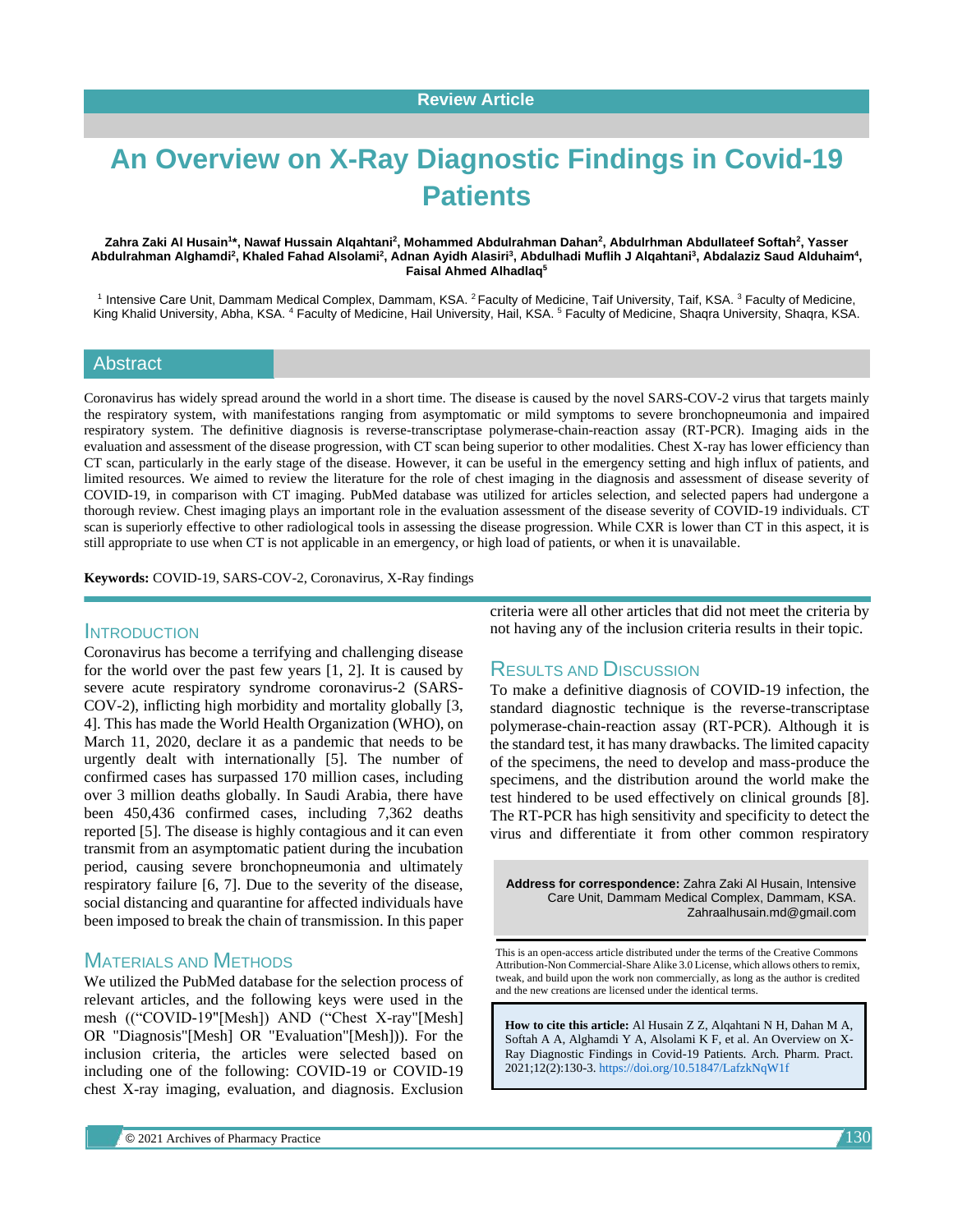viruses that mimic it, however, it is affected inversely by many factors when applied clinically. These include the availability of the specimens, the handling process, and the stage of the infection in which the specimens were obtained at [8, 9]. Moreover, false-negative results can come out even if the test was carried out perfectly because it is still not a perfect test. Patients with milder symptoms can get falsenegative results when the test is taken in an early stage of the disease [10].

#### *Imaging Modalities*

Radiological investigations help enormously in the diagnosis and management of COVID-19 individuals. The most effective modality in the detection of lung abnormalities associated with the virus is Computed tomography (CT) imaging. Interestingly, it can detect the pulmonary pathologies superiorly to other imaging techniques, especially in the early stage of the infection. Furthermore, it gives an excellent assessment of the disease progression [11, 12]. The pathologies detected by the CT scan include consolidation and ground-glass opacities that are usually bilateral, extension to the lower lobes, central and peripheral distribution. Moreover, it can detect pleural effusions and thickenings, and lymphadenopathy [13, 14]. Notably, the repetitive use of CT scans for the assessment of progression, from the time of diagnosis to the time of discharge, is hard to afford over time. This is attributed to the increasing number of hospitalized patients, and the requirement for strict adherence to the infection control protocols [15].

On the other hand, chest X-ray (CXR) is only second to CT scan in the detection of lung pathologies, particularly in the early stage of the infection. Nevertheless, in the emergency setting, it can be helpful in the constant assessment of the disease progression in critical cases like those in the intensive care units [8, 16]. The use of CXR is advantageous in that it is portable and can be used at the bedside. In emergency settings and increase load of patients and resource constraints, it can be utilized to establish the diagnosis and set up a management plan. Also, portable CXR can be used against glass walls to reduce the spread of infection [8, 15]. Pulmonary pathologies detected by CXR are similar to CT scan and include consolidation and ground-glass opacities that can be bilateral and peripheral, pleural effusions and pulmonary infiltrates [16].

Lung ultrasound (US) is another modality that aids in the triage and management of COVID-19 patients. It is below CXR in the terms of sensitivity, however, it is similar to CXR when it comes to portability and reduces the chance of spread of infection. Lung abnormalities that the US comprise of subpleural and alveolar consolidations, thickened pleural lines, and localized pleural effusions. Furthermore, it addresses organ involvement and complications. Cardiac ultrasound detects cardiac abnormalities attributed to COVID and includes abnormal wall motion, LV dilation and dysfunction, RV changes, thickened pericardium, and pericardial effusion, and IVC changes associated with pulmonary embolism. Vascular ultrasound describes congestion and thrombosis status. For congestion, it identifies congestion in the hepatic, portal, and intra-renal veins. For the thrombosis, it detects vein thrombosis in multiple locations, such as the common femoral, superficial femoral, and popliteal veins [17, 18].

# *Role of Chest X-ray Imaging*

Although CXR imaging has a diminished sensitivity when it comes to detecting the early stage of the infection, it is still can be used to keep an eye on the disease progression. Few scoring systems have been developed and implemented to define the severity of the disease. SARI chest X-ray severity scoring system was developed by *Taylor.* in 2015. The goal was to come up with a scoring system that can be utilized by non-radiological physicians to monitor individuals with acute pulmonary diseases. The system is comprised of five clinical grades. It is categorized as 1. No abnormality, 2. Manifest patchy atelectasis and/or hyperinflation and/or bronchial wall thickening; 3. manifest focal consolidation; 4. manifest multifocal consolidation; and 5. manifest diffuse alveolar changes [19]. Another scoring system was described by *Wong.* in March 2020, named as RALE classification. The goal of the system is to correlate the severity of CXR findings with the RT-PCR test results. The system has four score points based on the extension of consolidation or groundglass opacity in both lungs. The score points are (0: no extension; 1: less than 25%; 2: from 25% to 50%; 3: from 50% to 75%; 4: more than 75% extension) [20, 21]. The only system to date for assessing the CXR findings of COVID-19 severity is the scoring system described by *Borghesi* and *Maroldi* in March 2020. They divided the lungs into three zones: upper zone, middle zone, and lower zones based on anatomical positions. Then, the score is assigned to each zone based on the lung pathology of interstitial infiltrates, interstitial predominance, or alveolar predominance [22].

### *Clinical Scenarios of COVID-19 Patients*

One study has described three clinical scenarios that explained imaging-related predicaments that arise in clinical presentations of COVID-19 patients, with regards to risk factors and availability of resources [5]. The first scenario describes patients with mild symptoms. If the COVID-19 test status is unavailable, they are treated as positive cases if they have a high pre-test probability, or negative if they have a low pre-test probability. Imaging is decided for those who have risk factors for developing a severe state of the disease, whether they are confirmed positive on the test or have a high pre-probability test. Chest Imaging is not recommended for patients who are positive and do not carry risk factors, or patients with mild symptoms with negative COVID-19 status. Chest imaging gives a baseline status of the patient's condition, aids in monitoring the disease progression, and directs the management plan. The risk factors that may promptly progress the infection are old age (above 60), medical comorbidities such as diabetes mellitus,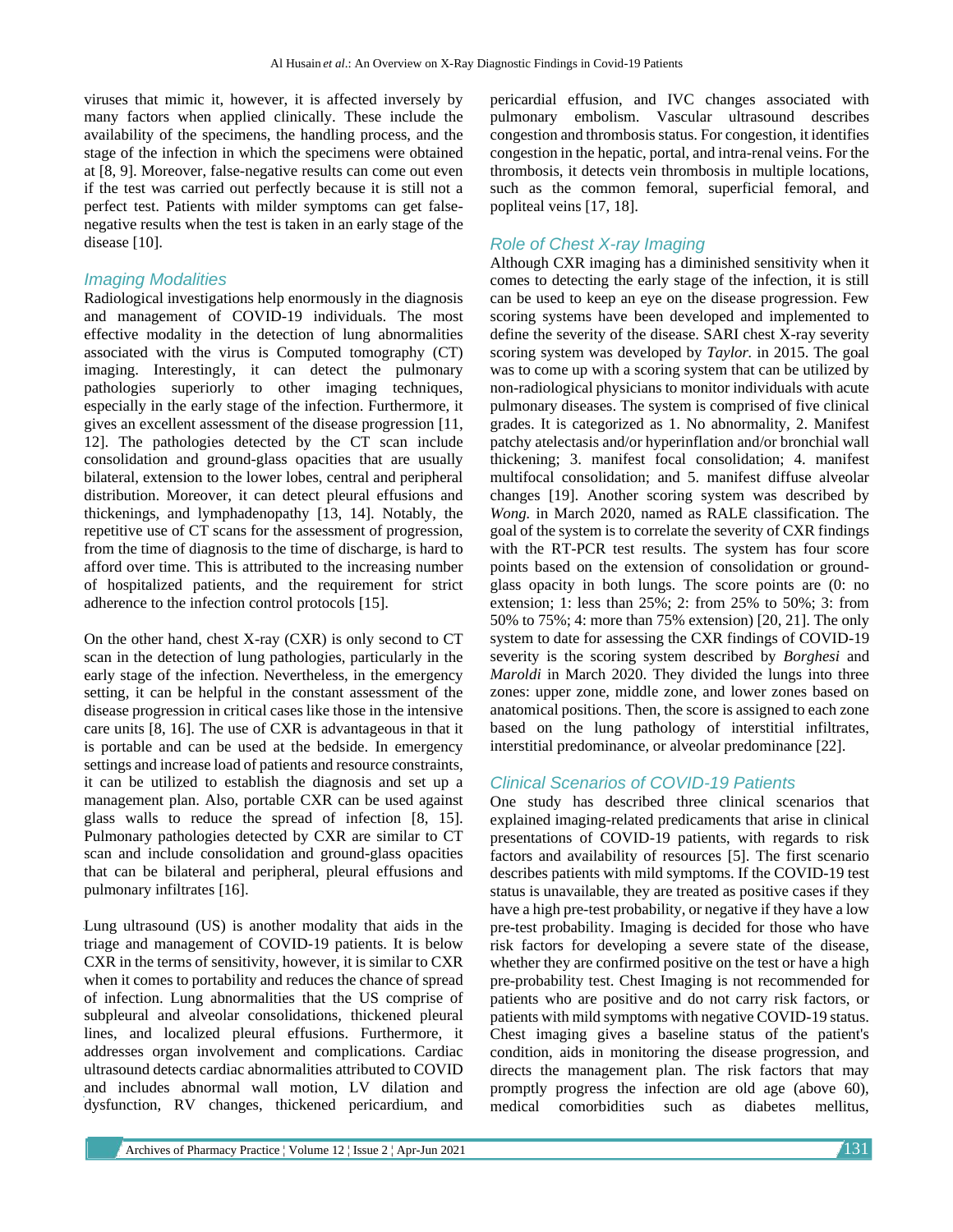hypertension, chronic pulmonary disease, cardiovascular disease, and compromised immunity [5].

The second scenario describes patients presenting with moderate to the high degree of clinical symptoms. Imaging is recommended in this situation, whether the patient has a positive or negative COVID-19 test result, due to the gravity of this clinical state. Chest imaging is important to determine the disease progression and to identify risk factors and underlying abnormalities that facilitate the clinical worsening. Moreover, imaging helps to identify alternative diagnosis that explains the clinical features of negative COVID-19 patients. If no alternative diagnosis is identified, the patient is evaluated based on the pre-test probability. If they have a high pre-test probability, there is a chance that it could be a false-negative result, which necessitates the repeat of the COVID-19 test [5].

The third scenario describes patients with moderate to high clinical symptoms in an environment with a high community burden and limited resources. In these situations, imaging is recommended based on the rapid point-of-care (PoC) COVID-19 tests. Furthermore, the patient's clinical condition is investigated radiologically the same as in the second scenario. Based on the imaging results, the patients are thereafter managed with a level of care appropriate with clinical symptoms. Imaging also helps in prompt triage of the clinical cases, and aids in the identification of false-negative results [5].

The study also presented recommendations for the use of imaging, see **Table 1**. It states that imaging is not routinely recommended as a screening measure for asymptomatic patients or if they have mild symptoms unless they have risk factors for clinical worsening. On the other hand, imaging is advised for patients with moderate to severe disease despite the COVID-19 status. Also, in these cases, imaging is advised when there is a worsening of the clinical condition. In a limited resource environment with no access to CT scans, CXR imaging is adequate for patients with moderate to severe disease, unless the respiratory status necessitates the use of a CT scan. Imaging is not routinely recommended for stable intubated COVID-19 patients. For those who recover from the infection and develop hypoxemia or functional impairment, a CT scan is indicated. Also, in individuals who are found to have abnormalities on CT associated with COVID-19 by chance, COVID-19 testing is recommended [5].

#### **Table 1.** Recommendations for Chest Imaging

- Chest imaging is not routinely recommended as a screening measure for asymptomatic individuals
- Chest imaging is not recommended for individuals with mild presentation unless they have risk factors for clinical worsening
- Chest imaging is advised for individuals with moderate to severe disease despite the COVID-19 status.
- Chest imaging is advised for individuals with worsening respiratory conditions.
- In a limited resource environment with no access to CT scans, CXR imaging is adequate for patients with moderate to severe disease, unless the respiratory status necessitates the use of a CT scan.
- Serial (daily) Imaging is not routinely recommended for stable intubated COVID-19 patients.
- CT scan is indicated for patients who recover from the infection and develop hypoxemia or functional impairment
- COVID-19 testing is recommended for individuals who are found to have abnormalities on CT associated with COVID-19 by chance

# **CONCLUSION**

Chest imaging plays a crucial role in monitoring the progression of COVID-19 disease and guides in establishing the management plan. CT scan is considered superior to other modalities in terms of sensitivity and specificity. It has an excellent detection for lung abnormalities in the early stage of the disease. However, it has some downfalls regarding the availability, portability, and preparedness with adherence to the infection control protocols during this pandemic. Furthermore, it is difficult to apply during emergency settings, with the high influx of patients to the hospitals. CXR imaging is only second to CT scan in terms of sensitivity and specificity. It detects similar findings as that of CT, such as consolidations and ground-glass opacities, pleural effusions, and pulmonary infiltrates. Nevertheless, it is poor when it comes to the early stage of the disease. Interestingly, it is effective when applied in emergency settings and with a high number of hospitalized patients due to its portability. It offers an overall assessment of the disease status and adds up in the clinical decision. Unlike CT scans, there are only a few scoring systems for severity stratification. This sheds the light on the need to produce a clear scoring system. there are several clinical dilemmas regarding the use of radiological imaging. Chest imaging is advised according to the disease severity, presence of risk factors, and the status of the COVID-19 test.

ACKNOWLEDGMENTS: None CONFLICT OF INTEREST: None FINANCIAL SUPPORT: None ETHICS STATEMENT: None

# **REFERENCES**

- 1. Magomedova UG, Khadartseva ZA, Grechko VV, Polivanova MN, Mishvelov AE, Povetkin SN, et al. The Role of Covid-19 in the Acute Respiratory Pathology Formation in Children. Pharmacophore. 2020;11(5):61-5.
- 2. Damanhouri ZA, Alkreathy HM, Ali AS, Karim S. The potential role of Fluoroquinolones in the management of Covid-19 a rapid review. J Adv Pharm Educ Res. 2021;11(1):128-34.
- 3. Zhu N, Zhang D, Wang W, Li X, Yang B, Song J, et al. A Novel Coronavirus from Patients with Pneumonia in China, 2019. N Engl J Med. 2020;382(8):727-33. doi:10.1056/nejmoa2001017
- Sun P, Lu X, Xu C, Sun W, Pan B. Understanding of COVID-19 based on current evidence. J Med Virol. 2020;92(6):548-51. doi:10.1002/jmv.25722